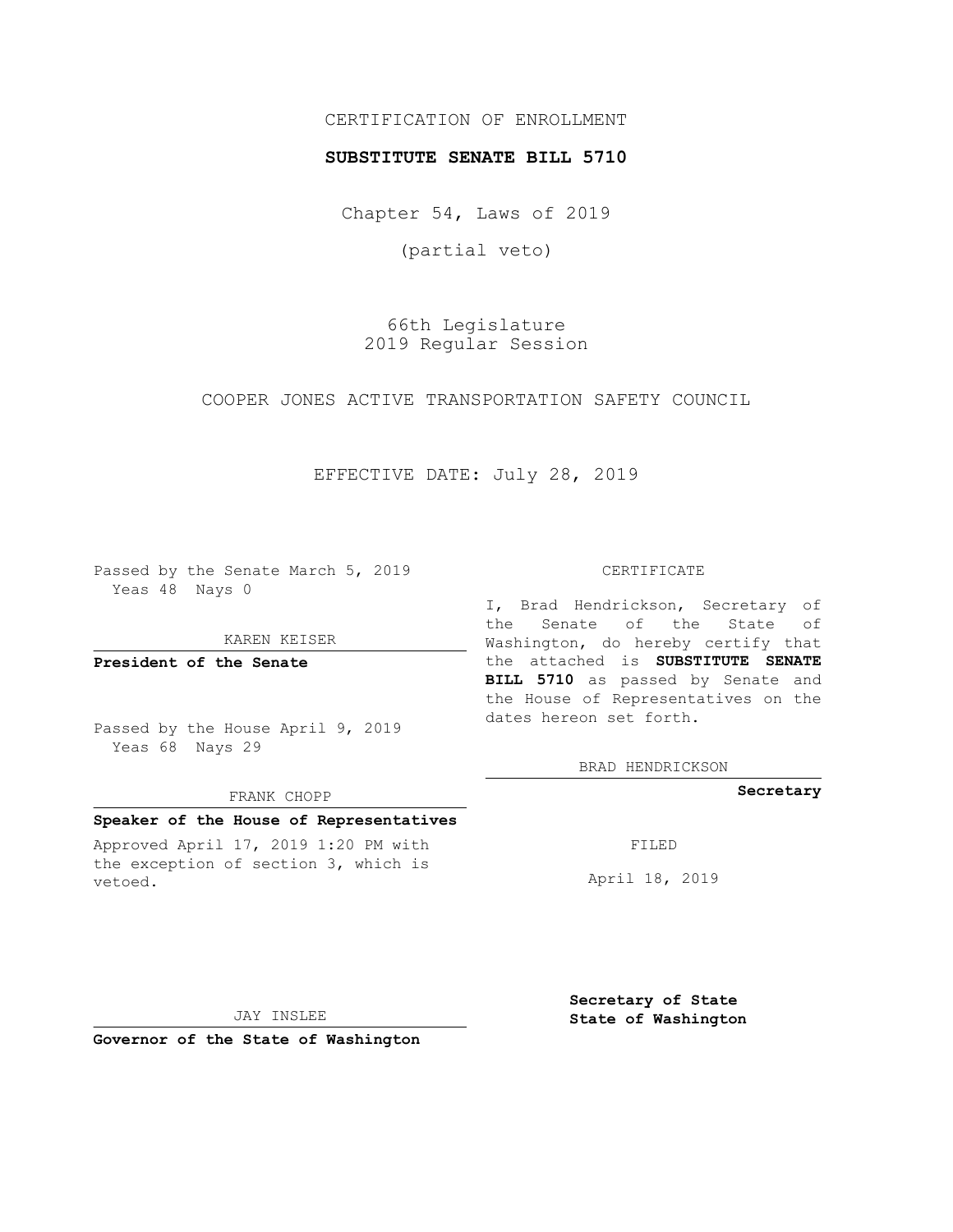## **SUBSTITUTE SENATE BILL 5710**

Passed Legislature - 2019 Regular Session

## **State of Washington 66th Legislature 2019 Regular Session**

**By** Senate Transportation (originally sponsored by Senators Liias, Saldaña, Cleveland, Takko, Billig, King, Nguyen, and Dhingra; by request of Washington Traffic Safety Commission)

READ FIRST TIME 03/01/19.

1 AN ACT Relating to the Cooper Jones active transportation safety 2 council; amending RCW 43.59.155; repealing RCW 43.59.150 and 3 43.59.160; providing an effective date; and declaring an emergency.

4 BE IT ENACTED BY THE LEGISLATURE OF THE STATE OF WASHINGTON:

5 **Sec. 1.** RCW 43.59.155 and 2015 c 243 s 1 are each amended to read as follows:6

7 (1) Within amounts appropriated to the traffic safety commission, 8 the commission must convene ((a pedestrian)) the Cooper Jones active 9 transportation safety ((advisory)) council comprised of stakeholders 10 who have a unique interest or expertise in the safety of pedestrians, 11 bicyclists, and ((road safety)) other nonmotorists.

12 (2) The purpose of the council is to review and analyze data and 13 programs related to ((pedestrian)) fatalities and serious injuries 14 involving pedestrians, bicyclists, and other nonmotorists to identify 15 points at which the transportation system can be improved including, 16 whenever possible, privately owned areas of the system such as 17 parking lots, and to identify patterns in pedestrian, bicyclist, and 18 other nonmotorist fatalities and serious injuries. The council may 19 also:

20 (a) Monitor progress on implementation of existing council 21 recommendations; and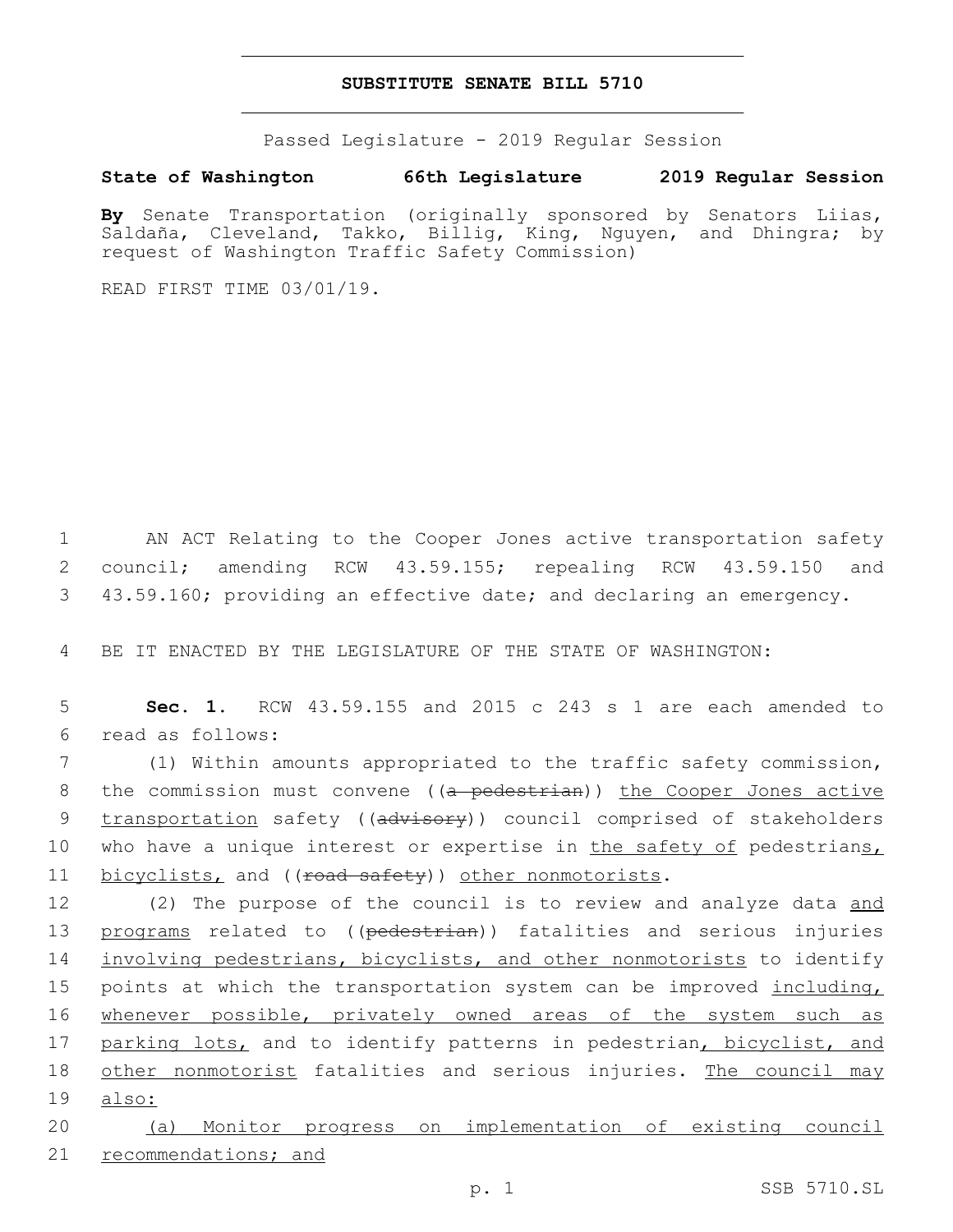1 (b) Seek opportunities to expand consideration and implementation 2 of the principles of systematic safety, including areas where data 3 collection may need improvement. 4 (3)(a) The council may include, but is not limited to: 5 (i) A representative from the commission; 6 (ii) A coroner from the county in which (( $t$ he most)) pedestrian, 7 bicyclist, or nonmotorist deaths have occurred; 8 (iii) ((A representative from the Washington association of 9 sheriffs and police chiefs; 10  $(iv)$ ) Multiple members of law enforcement who have investigated 11 pedestrian, bicyclist, or nonmotorist fatalities; 12  $((\downarrow \downarrow \downarrow))$   $(i \vee j)$  A traffic engineer; 13 (((vi)) (v) A representative from the department of 14 transportation and a representative from the department of health; 15 (((vii)) (vi) A representative from the association of 16 Washington cities((, and up to two stakeholders, chosen by the 17 council, who represent municipalities in which at least one 18 pedestrian fatality has occurred in the previous three years)); ((and 19 (viii) A representative from the Washington state 20 association of counties; 21 (viii) A representative from a pedestrian advocacy group; and 22 (ix) A representative from a bicyclist or other nonmotorist 23 advocacy group. 24 (b) The commission may invite other representatives of 25 stakeholder groups to participate in the council as deemed 26 appropriate by the commission. Additionally, the commission may 27 invite a victim or family member of a victim to participate in the 28 council. 29 (4) The council must meet at least quarterly. By December 31st of 30 each year, the council must issue an annual report detailing any 31 findings and recommendations to the governor and the transportation 32 committees of the legislature. The commission must provide the annual 33 report electronically to all municipal governments and state agencies 34 that participated in the council during that calendar year. 35 Additionally, the council must report any budgetary or fiscal 36 recommendations to the office of financial management and the 37 legislature by August 1st on a biennial basis. 38 (5) As part of the review of pedestrian, bicyclist, or 39 nonmotorist fatalities and serious injuries that occur in Washington,

p. 2 SSB 5710.SL

40 the council may review any available information, including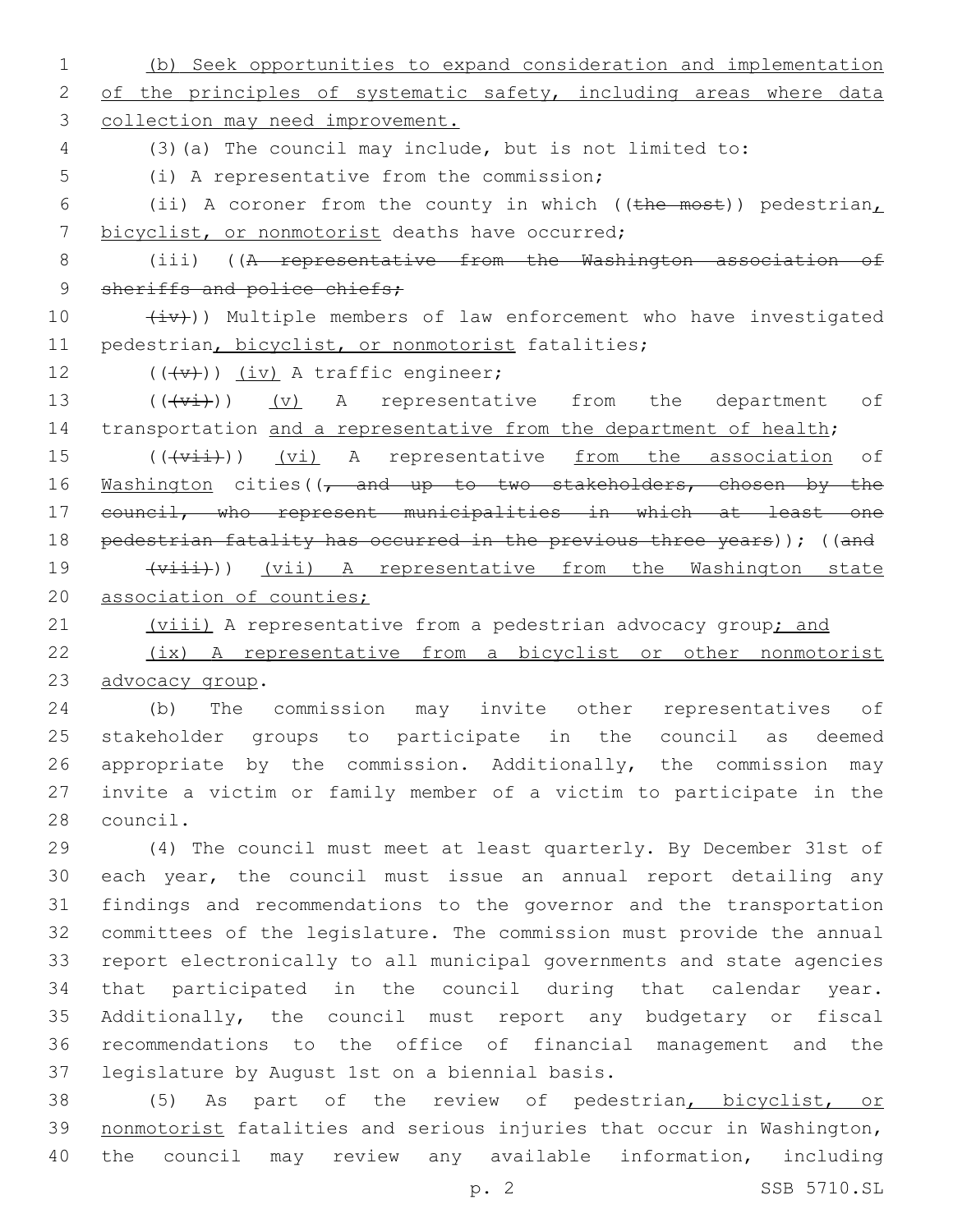((accident)) crash information maintained in existing databases; statutes, rules, policies, or ordinances governing pedestrians and traffic related to the incidents; and any other relevant information. The council may make recommendations regarding changes in statutes, ordinances, rules, and policies that could improve pedestrian, bicyclist, or nonmotorist safety. Additionally, the council may make recommendations on how to improve traffic fatality and serious injury 8 data quality, including crashes that occur in privately owned 9 property such as parking lots. The council may consult with local cities and counties, as well as, local police departments and other 11 law enforcement agencies and associations representing those jurisdictions on how to improve data quality regarding crashes 13 occurring on private property.

 (6)(a) Documents prepared by or for the council are inadmissible and may not be used in a civil or administrative proceeding, except that any document that exists before its use or consideration in a review by the council, or that is created independently of such review, does not become inadmissible merely because it is reviewed or used by the council. For confidential information, such as personally identifiable information and medical records, which are obtained by the council, neither the commission nor the council may publicly disclose such confidential information. No person who was in attendance at a meeting of the council or who participated in the creation, retention, collection, or maintenance of information or documents specifically for the commission or the council shall be permitted to testify in any civil action as to the content of such proceedings or of the documents and information prepared specifically 28 as part of the activities of the council. However, recommendations from the council and the commission generally may be disclosed 30 without personal identifiers.

 (b) The council may review, only to the extent otherwise permitted by law or court rule when determined to be relevant and necessary: Any law enforcement incident documentation, such as incident reports, dispatch records, and victim, witness, and suspect statements; any supplemental reports, probable cause statements, and 911 call taker's reports; and any other information determined to be relevant to the review. The commission and the council must maintain the confidentiality of such information to the extent required by any applicable law.39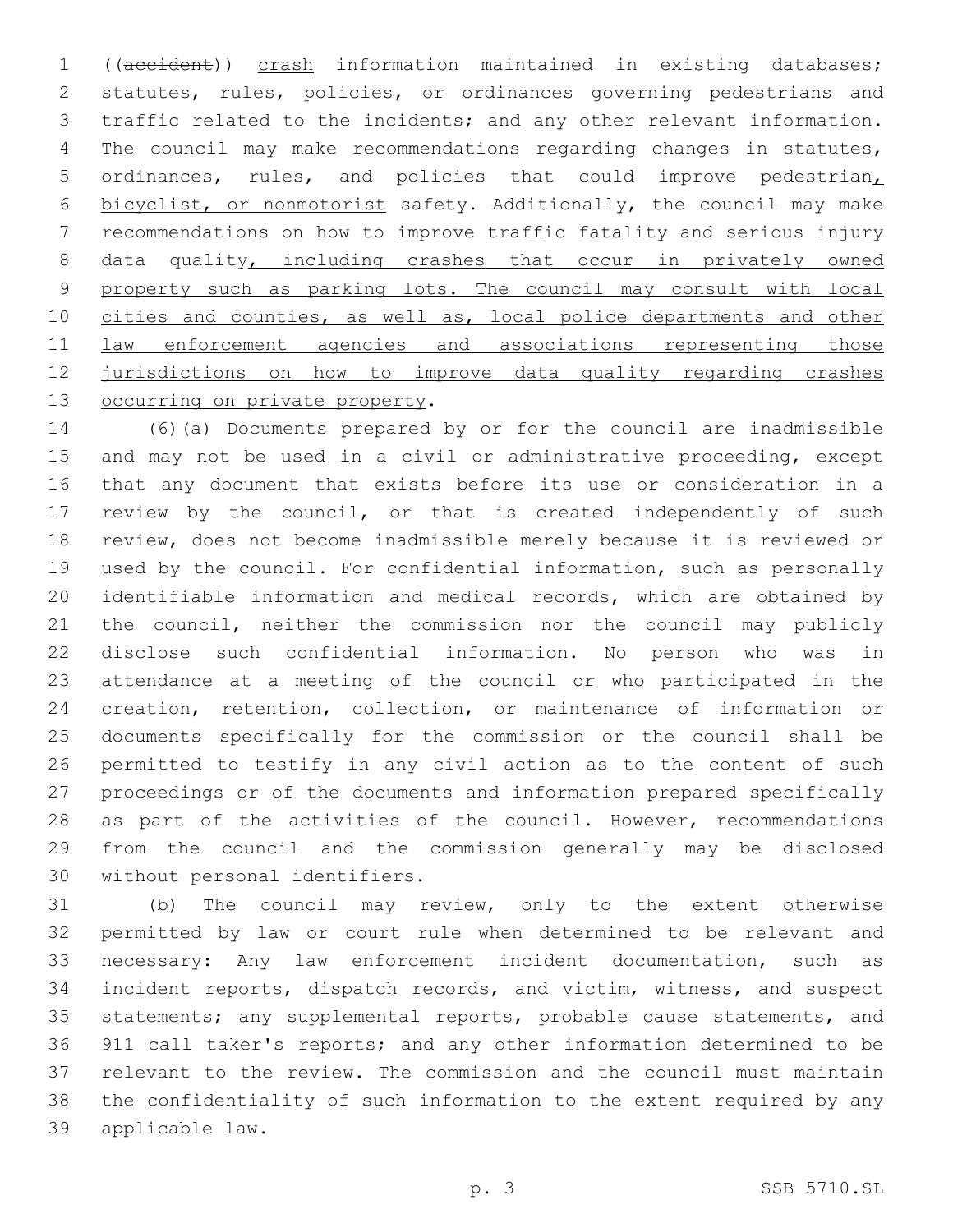(7) If acting in good faith, without malice, and within the parameters of and protocols established under this chapter, representatives of the commission and the council are immune from civil liability for an activity related to reviews of particular 5 fatalities and serious injuries.

6 (8) This section must not be construed to provide a private civil 7 cause of action.

8 (9)(a) The council may receive gifts, grants, or endowments from 9 public or private sources that are made from time to time, in trust 10 or otherwise, for the use and benefit of the purposes of the council 11 and spend the gifts, grants, or endowments from the public or private 12 sources according to their terms, unless the receipt of the gifts, 13 grants, or endowments violates RCW 42.17A.560.

14 (b) Subject to the appropriation of funds for this specific 15 purpose, the council may provide grants targeted at improving 16 pedestrian, bicyclist, or nonmotorist safety in accordance with 17 recommendations made by the council.

 (10) ((By December 1, 2018, the council must report to the transportation committees of the legislature on the strategies that have been deployed to improve pedestrian safety by the council and make a recommendation as to whether the council should be continued and if there are any improvements the legislature can make to improve 23 the council.

24 (11)) For purposes of this section:

25 (a) "Bicyclist fatality" means any death of a bicyclist resulting 26 from a collision, whether on a roadway, at an intersection, along an 27 adjacent sidewalk, or on a path that is contiguous with a roadway.

28 (b) "Council" means the ((pedestrian)) Cooper Jones active 29 transportation safety ((advisory)) council.

30 (((b))) (c) "Nonmotorist" means anyone using the transportation 31 system who are not in a vehicle.

32 (d) "Pedestrian fatality" means any death of a pedestrian 33 resulting from a collision ((with a vehicle)), whether on a roadway, 34 at an intersection, along an adjacent sidewalk, or on a path that is 35 contiguous with a roadway.

 $((+e))$   $(e)$  "Serious injury" means any injury other than a fatal injury that prevents the injured person from walking, driving, or normally continuing the activities the person was capable of 39 performing before the injury occurred.

40 (((12) This section expires June 30, 2019.))

p. 4 SSB 5710.SL